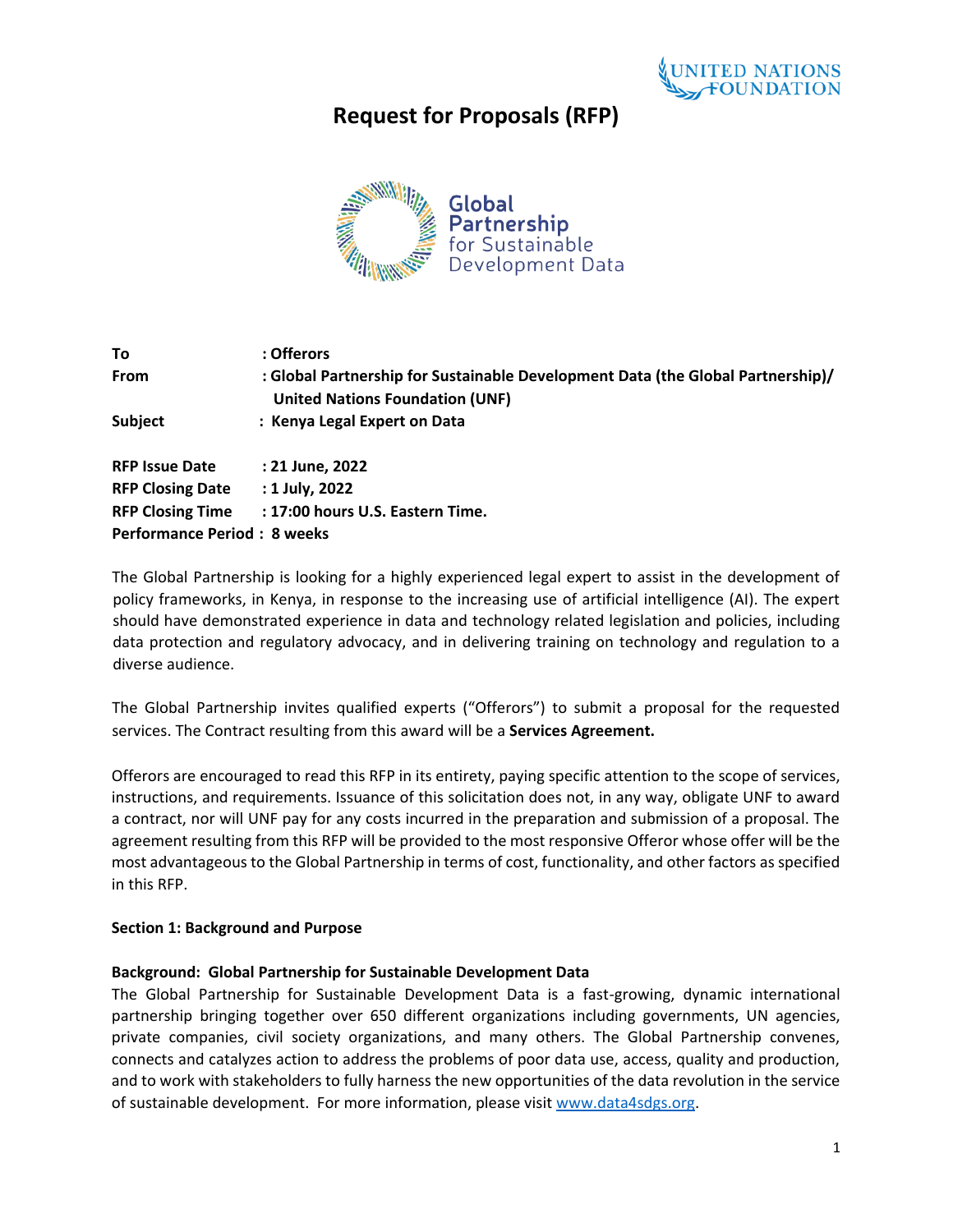

### **Background: United Nations Foundation**

The United Nations Foundation links the UN's work with others around the world, mobilizing the energy and expertise of business and non-governmental organizations to help the UN tackle issues including climate change, data, global health, peace and security, women's empowerment, poverty eradication, energy access, and U.S.-UN relations. The United Nations Foundation hosts and provides administrative, financial and contractual services for the Global Partnership. For more information, visit [www.unfoundation.org.](about:blank)

### **Background: The Project**

The Global Partnership is undertaking a project on behalf of the German Ministry of Federal Affairs (BMZ) and GIZ Kenya under the auspices of the "FAIR-Forward – Artificial Intelligence for All" that pursues three main goals:

- Remove entry barriers to AI access to training data and AI technologies for local innovations.
- Strengthen local technical know-how on AI capacity development in Africa and Asia.
- Develop policy frameworks ready for AI ethical AI, data protection and privacy.

A multi-stakeholder working group drawing from government, think-tanks, academia, non-governmental organizations (NGOs), journalists, human rights advocates, civil society, local and international NGOs, private sector, and legal experts, among others, is being established to contribute to the development of an AI Practitioners Guide in Kenya. A mix of technical and non-technical AI experts in the practitioner's group will strengthen exchanges and build capacity, while promoting the guide within their stakeholder groups.

The appropriate policy and regulatory approach may foster the development and adoption of AI by various sectors. The risks associated with evolving applications of AI and machine learning, including data standards, privacy considerations, ethical issues, criminal and civil liability, are all properly the subject of regulation.

# **Section 2: Scope of Services**

The Global Partnership is therefore seeking the services of an experienced and competent legal expert to perform the following key tasks:

- 1. Conduct a mapping of lawyers, legal firms and other related regulatory actors that are active in data protection as well as the AI and data ethics space in Kenya. The consultant will lead a legal, regulatory and ethics task-team established to contribute to the development of the Guidelines for AI Practitioners in Kenya.
- 2. Undertake an extensive review of the legislative/legal, regulatory and ethical environment, including provisions in Kenyan law and regulations that could promote or hinder the development and application of AI in diverse sectors in Kenya. This might include sampling cases or rulings for jurisprudence within the local context.
- 3. Working with the legal, regulatory and ethics task team, and in partnership with the GPSDD, and GIZ Kenya prepare content and conduct a training session for the multi-stakeholder community of practice on the legislative, legal and regulatory environment applicable/related to AI in Kenya, including key considerations for the different stakeholders participating in the group. This may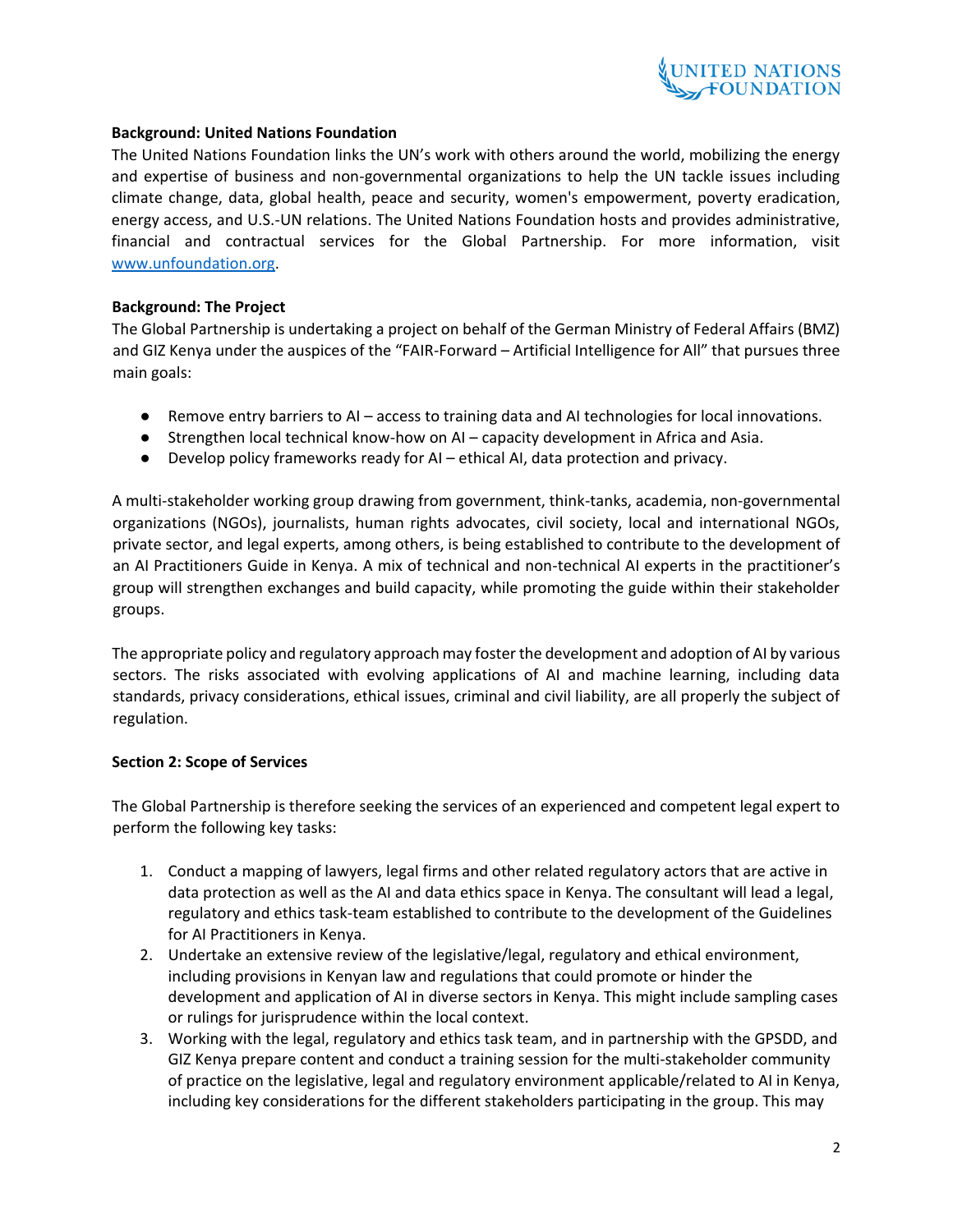include also looking at good practices at the global level, enabling legislation, laws, or regulations, while highlighting sticking points that could potentially create barriers to the development and application of AI for social good in Kenya.

- 4. Engage selected members and collate feedback from the larger community of practice on areas of improvement in legislation, laws, and regulations in Kenya; including and where needed/possible, proposed amendments to specific clauses, articles, and provisions that remove entry barriers for AI for social good, therefore promoting an enabling environment for AI while safeguarding civil and privacy rights of citizens.
- 5. Contribute content for a chapter in the AI Practitioners Guide, factoring in key recommendations from number 4 above and highlighting key legislative, legal, or regulatory considerations for diverse stakeholders seeking to apply AI in Kenya. The chapter should offer actionable guidance on the dos and don'ts in this area.

# **Key Deliverables**

- Member list of lawyers, legal or legislative experts/firms and other related data protection and regulatory players that are active in the AI space in Kenya
- Established legal, regulatory and ethics task team comprising members drawn from the above list keeping in mind domain expertise and diversity
- One training session for the multi-stakeholder community of practice on the legislative/legal and regulatory environment in Kenya
- A legal and regulatory chapter in the AI Practitioners Guide offering actionable guidance on the scope, barriers, and opportunities in this area.

# **Qualifications**

- Education/training: Master's degree in law, public policy or related field
- Language: Excellent business language skills in English
- General professional experience: 5 years of professional experience in the public, non-profit and private sector
- Specific professional experience:
	- $\circ$  3 years of experience in data and technology related legislation and policies, including data protection and regulatory advocacy
	- $\circ$  2 years of experience in delivering training on technology and regulation to a diverse audience
- Leadership/management experience: 2 years of experience in project management, 1 year of experience in facilitation and moderation of multi-stakeholder processes
- Regional experience: 2 years of experience in Kenya and/or East Africa.

# **Section 3: RFP Conditions**

.

UNF reserves the right to:

- Reject any or all offers and discontinue this RFP process without obligation or liability to any potential Offeror or other party.
- Accept other than the lowest price offered.
- Award a contract on the basis of initial offers received, without discussions or requests for best and final offers.
- Award more than one contract.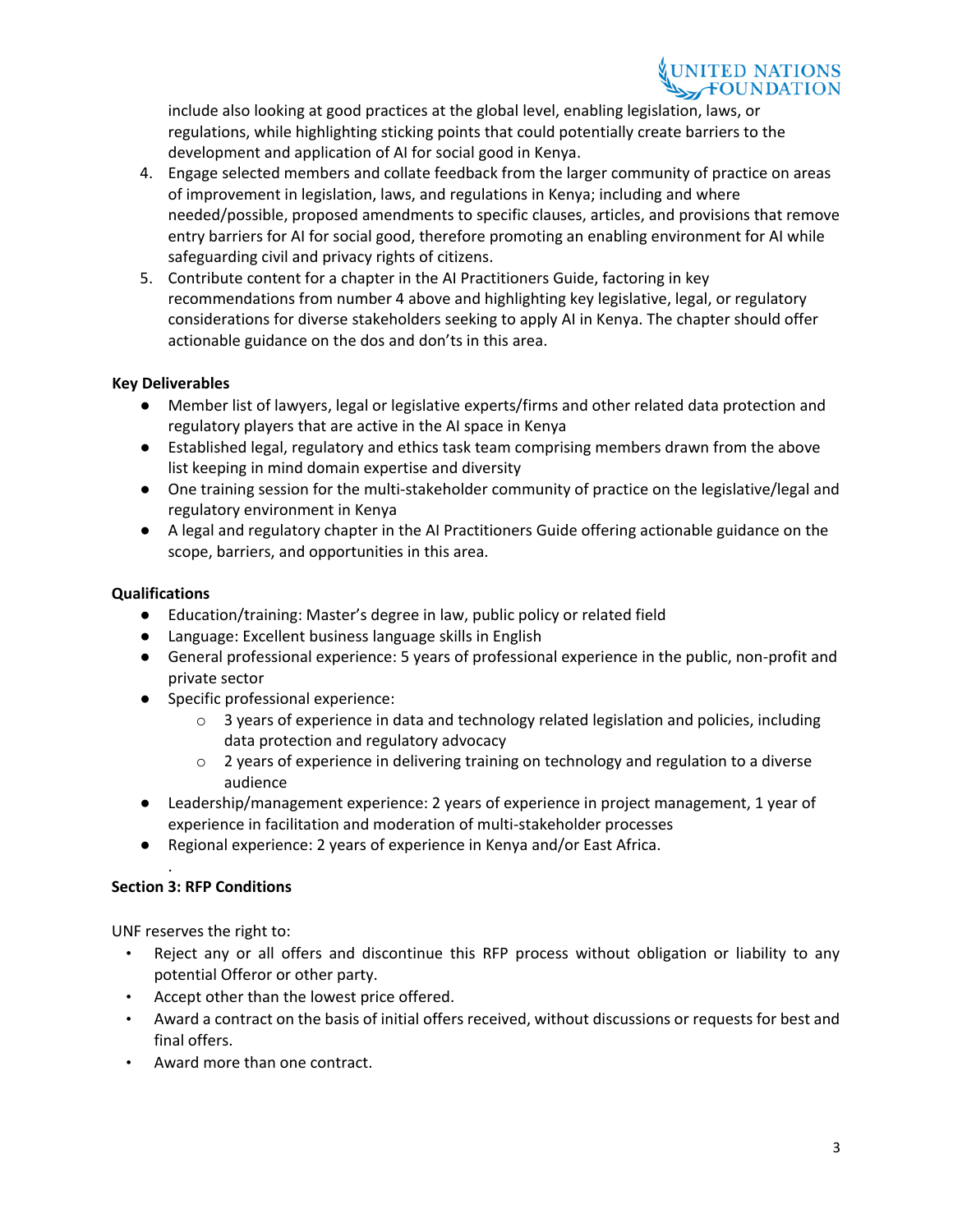# UNITED NATIONS

Nothing in this RFP is, or should be, relied on by the Offeror as a promise or representation by UNF. UNF does not make any representation or warranty as to the completeness of this RFP or have any liability for any representations (express or implied) contained in, or omissions from, this RFP. This RFP and any replies to any written notifications are transmitted to the Offeror solely for the purposes of the Offeror preparing and submitting a Proposal. Each Offeror shall keep the RFP and its contents confidential.

Any information or materials submitted in response to this RFP and/or as a proposal (whether successful or unsuccessful) shall become the property of UNF and will not be returned. In submitting a proposal, the Offeror must agree that the offer shall remain firm for a period of no less than **120** days from the RFP closing date. Failure to follow the specifications and requirements provided in this RFP may result in disqualification.

# **Section 4: Proposal Preparation Instructions**

Proposals are expected to be comprehensive and include the information set forth below. Elaborate or unnecessarily voluminous proposals are not desired. Proposals must be submitted in English.

# **1. Cover Letter**

A one (1) page cover letter on the Offeror's letterhead should be submitted and should include the following:

- a. A reference to the RFP subject
- b. The primary contact person with respect to this RFP: the individual's name, address, phone number and email address
- c. A statement confirming the Offeror does not have a conflict of interest with this RFP, real or perceived
- d. Signature of the person(s) duly authorized to sign on behalf of the Offeror and bind the Offeror to statements made in response to the RFP

# **2. Proposal narrative, no more than three pages**

The proposal narrative will include:

- A brief description of the Offeror's experience and expertise in the field that illustrates overall qualifications and capabilities to meet the terms of the RFP
- A brief description of the Offeror's understanding of the scope of services and proposed methodology for the work
- A brief description of the proposed approach to the assignment, including timelines

# **3. Resume or CV**

# **4. List of past and current clients**

# **5. Cost requirements**

Assignment of 35 days in total.

The Offeror should state the daily rate required to meet the services outlined. All costs must be in U.S. Dollars. The daily rate of the expert assigned should cover all personnel costs including ancillary personnel costs, costs of backstopping, communication, reporting and all overheads, profit, interest, risk etc.